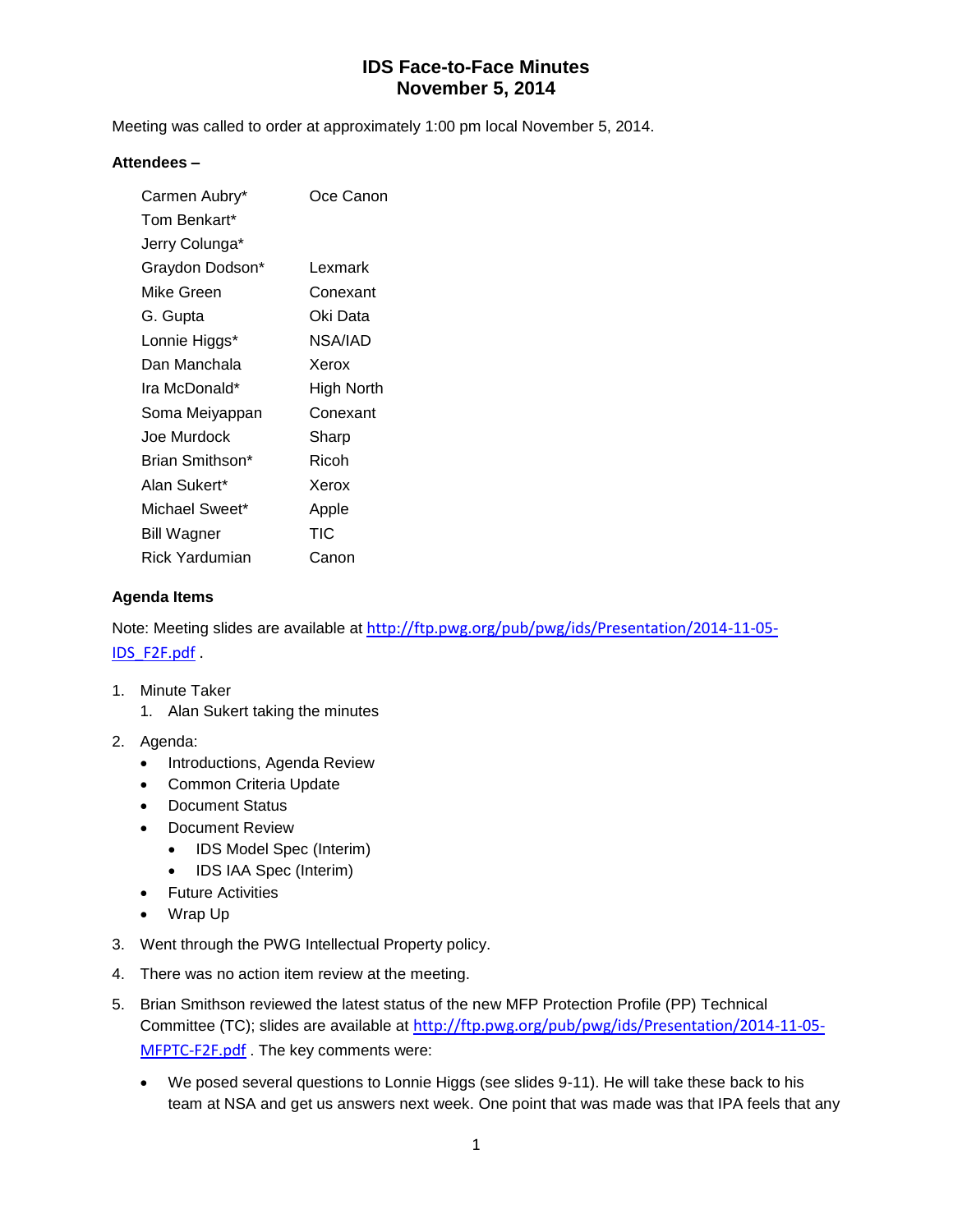requirements in the MFP PP that are extracted from the Network Device PP (NDPP) should match the requirements in NDPP Errata #2, so any differences from NDPP Errata #2 should be consciously made. Brian will look at the current differences in the MFP PP from NDPP Errata #2 and provide them to Lonnie to get clarification on whether the differences were intentional or not.

Another point is that the current requirements in the MFP PP for exporting the audit log to an external IT entity are based on a "push" model from the TOE to the external entity; the question is whether a "pull" model from the external entity is allowable (because a "pull" model could imply that the TOE needs to store the audit log until it is "pulled"). Lonnie will try to get clarification on whether a "pull" model is allowed.

- We spent most of this part of the meeting discussing the issues the MFP PP TC is having trying to define the disk encryption requirements for the MFP PP based on the new Full Drive Encryption (FDE) AA and EE collaborative PPs (cPP). Right now the MFP PP states that there is a choice of one of three options that can be selected:
	- $\checkmark$  Conform to the NIAP Software Full Disk Encryption (SWFDE) PP
	- $\checkmark$  Conform to the FDE cPP (not clear if both the AA and EE parts would be required)
	- $\checkmark$  Conform to SFRs in the current draft MFP PP that are based on the SWFDE PP.

We are looking at redefining the SFRs for disk encryption by extracting the applicable SFRs from the FDE cPP AA and EE cPPs, especially the FDE AA cPP.

- The problem with the two FDE cPPs and SWFDE PP as they now stand is that they are based on the "lost laptop" model where the full Target of Evaluation (TOE) is in the hands of the attacker; that type of model does not apply to an MFP, hence the problem in just apply the SWFDE PP or the FDE cPPs as is. Unlike a laptop where a user has to do some type of authentication to unlock the device, an MFP will unlock the device and perform the disk encryption without any type of user intervention.
- There is a newer draft of the two FDE cPPs available that apparently relaxes some of the requirements (for example, passwords may no longer be required to enable encryption/decryption). We may be able to use these relaxed requirements in the latest FDE cPP drafts to help define the disk encryption requirements for the MFP PP. However, it was pointed out that NIAP (or any other Scheme for that matter) could put constraints as part of its endorsement of the FDE cPPs that would require some requirement that the FDE cPPs make optional.
- What might help the MFP PP TC is a document from the FDE TC that describes how to do a single evaluation that meets both the FDE AA PP and FDE EE PP.
- It was noted that there is a planned revision to the FDE cPPs in the spring of 2015. The MFP PP TC should make sure that any issues we find that are needed to make the FDE cPPs applicable to MFPs should be given to the FDE iTC in time to make this revision.
- Brian then led the group through the threats, assumptions, objectives and SFRs from the FDE AA CPP and which ones applied to MFPs, which ones didn't apply and which ones we weren't sure about (see slides 12-18). The group agreed in almost all cases with Brian's assessment as indicated on the slides. The group did think we should remove the assumptions about secure state (doesn't make any sense for MFPs) and strong cryptography (is redundant with requirements already in the MFP PP), and the requirements for submask combining (it applies to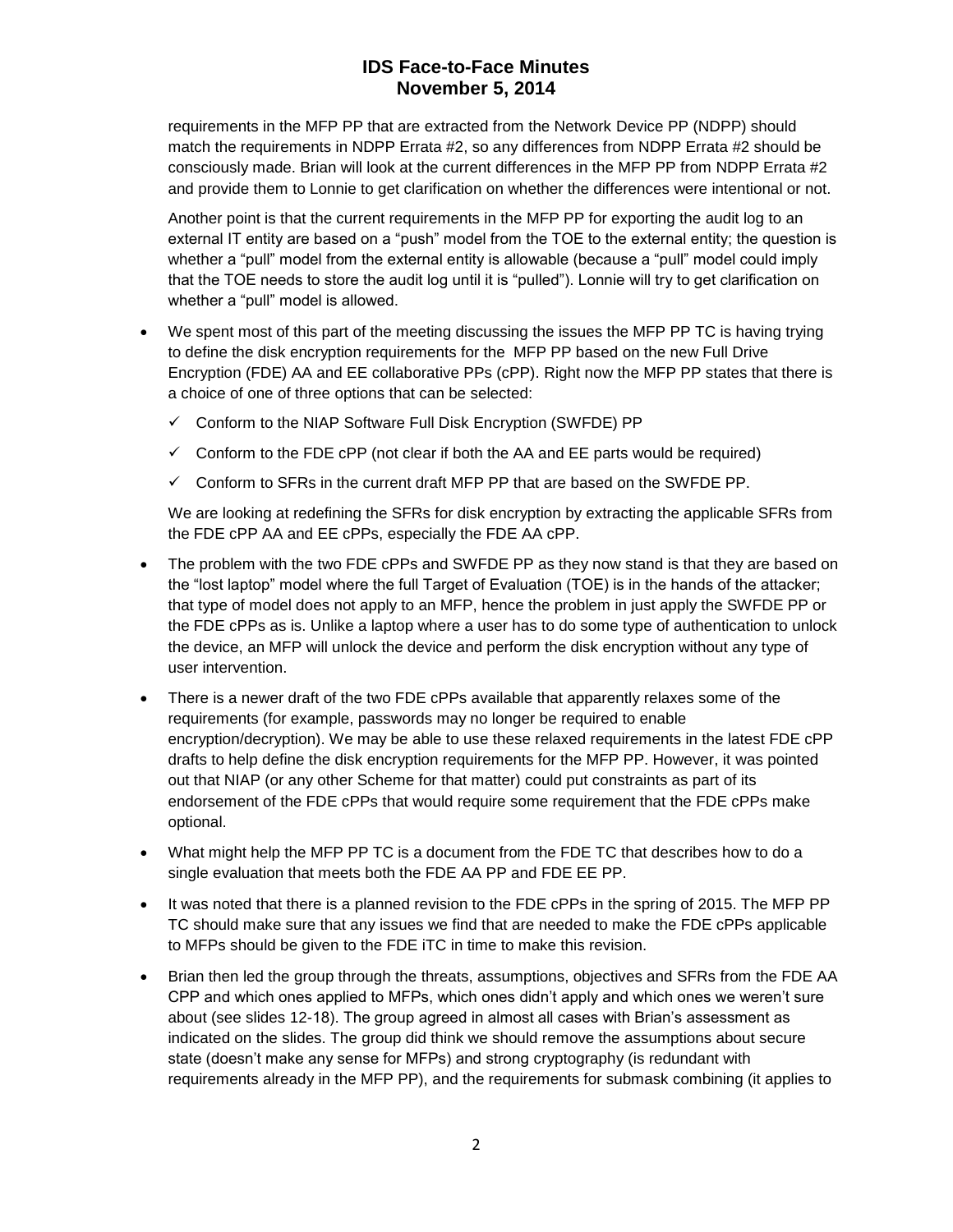the authentication factor that MFPs don't have in the first place) and for FCS\_CKM.2 (because the FDE CPP only references them but doesn't include the actual SFRs).

- Our current planned approach for addressing disk encryption in the MFP PP is to extract the applicable requirements from the FDE AA cPP and then modify them as necessary. The goal is to make sure that the disk encryption requirements in the MFP PP are ones that all vendors can meet; we don't want the case of having requirements here that no one or only a small handful of vendors can meet. We are looking at both NIAP and IPA to approve this approach.
- Next steps for the MFP PP TC are to work on extracting into the MFP PP the applicable SFRs from the FDE AA cPP and then modify the SFRs that require modification (see slides 15-18).
- 6. Document Review
	- IDS-Model spec for review was available at [http://ftp.pwg.org/pub/pwg/ids/wd/wd-ids-model10-](http://ftp.pwg.org/pub/pwg/ids/wd/wd-ids-model10-20141101-rev.pdf) [20141101-rev.pdf](http://ftp.pwg.org/pub/pwg/ids/wd/wd-ids-model10-20141101-rev.pdf). Joe indicated this was a revision to address comments from the last F2F, to fill in missing text and to update all the diagrams.

Review Comments presented at the meeting were:

- a. Title: Change to read "Imaging System Security Model".
- b. General: Replace 'Imaging Device' with 'Imaging System' whenever applicable in the spec.
- c. Define the term 'Imaging System' in Section 2.
- d. Reconcile the applicable definitions in Section 2 with the corresponding definitions in the IPP Everywhere spec. Remove the definitions for 'Visible' and 'Securely Visible'.
- e. Define the term 'Service' in Section 2.
- f. General: Review capitalization and make sure that all terms that need to be capitalized are capitalized. Make sure to capitalize 'owner' in the spec.
- g. Page 11, Section 2.2: Modify the definition of 'Client' per the discussion at the meeting.
- h. Page 11, Section 2.2, Line 345: Change the definition of Delegated Resource to read "…a different actor to manage the resource…"
- i. Page 12, Section 2.2, Lines 377-385: Add 'Imaging Systems' and 'Imaging Services' to the applicable items in Section 3.1.
- j. Page 12, Section 3.1, Lines 383-385: Combine Items #4 and #5 together into a single item.
- k. Page 14, Section 3.4, Line 446: In Item #1 change 'Device' to 'Client Device'.
- l. Page 15, Section 4.1.2, Line 480: Change 'identification' to 'identity'.
- m. Page 15, Section 4.1.2, Line 483: Change 'biological scan' to 'biometric information'.
- n. Page 15, Section 4.1.2, Line 487: Rewrite the first sentence to state that access rights are being restricted.
- o. Page 15, Section 4.1.3, Line 489: Clarify the second sentence.
- p. Page 15, Section 4.1.3 Line 490: Capitalize 'authorization'.
- q. Page 15, Section 4.1.3, Line 495: Change the term 'database' here and elsewhere in Section 4 to be 'data store'.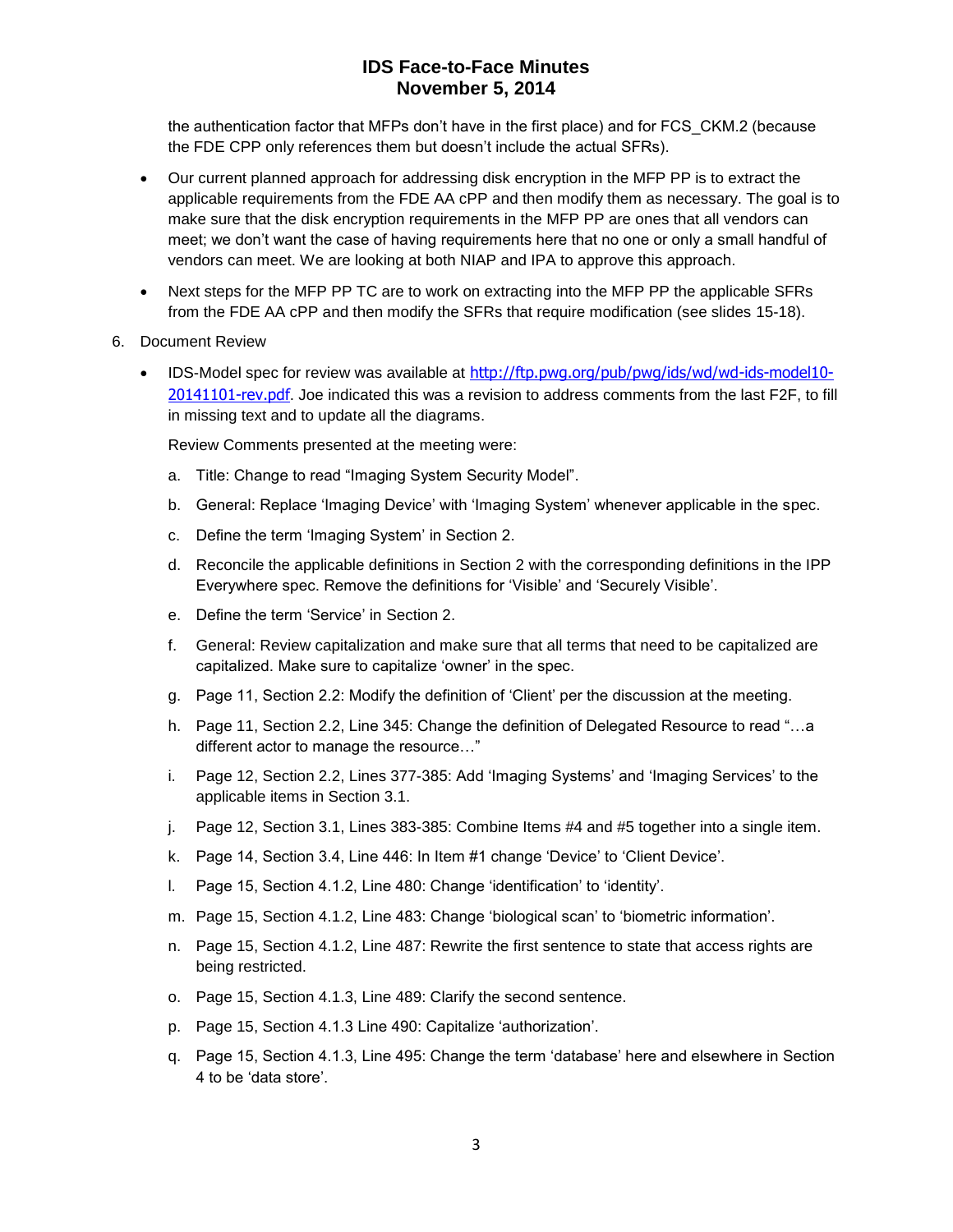- r. Page 18, Table 1: Change 'Imaging Device' to 'Imaging Service' in the applicable definitions in Table 1.
- s. Page 18, Table 1: Change 'Sevice' to 'Device' in the definition of Owner.
- t. General: Reference definitions from other specs rather than creating new definitions for this spec whenever possible.
- u. Page 18, Table 1: Make the definitions of 'Guest' and 'NormalUser' consistent.
- v. General (Section 4): Use consistently the term 'Actor' or 'Security Actor' in the tables in Section 4 (it was decided to use the term 'Actor').
- w. Page 18, Table 1: Define the term 'Security Actor' to be something like "an authenticated actor with rights to modify security policies or perform other security-related operations such as shutting down services."
- x. Page 19, Table 4: Change 'HID Card' to 'smart card' in the definition of Identification Service.
- y. Page 19, Table 4: Remove the definition of Resource Service.
- z. Page 20, Table 5: Add to the definition of Embedded Device text extracted from the relevant RFC.
- aa. Page 21, Section 5.1, Line 585: Use the RFC as the reference to the XML signature syntax.
- bb. General (Section 5.3): Use 'UUID' instead of 'GUID' in the various security element definitions.
- cc. Section 5.3: Define one general authorization type instead of one for each element type.
- dd. General (Section 5.3): Think about Job and Document ID of users.
- ee. Page 28, Section 6, Line 713: Add a sequence diagram to explain how this is supposed to work.
- ff. Page 31, Section 11.1, Line 800: Change sentence to read "…controller by an Imaging Device…"
- gg. Page 34, Section 13.3, Line 883: Remove the "W3C" reference here.

There was a question asked whether this spec could be applied to address key generation and key management. The response was that it could be, but the current spec doesn't reflect it and likely will not; we don't want the spec to be vendor-specific.

• IDS-AAA spec for review was available at [http://ftp.pwg.org/pub/pwg/ids/wd/wd-ids-iaa10-](http://ftp.pwg.org/pub/pwg/ids/wd/wd-ids-iaa10-20141101-rev.pdf) [20141101-rev.pdf](http://ftp.pwg.org/pub/pwg/ids/wd/wd-ids-iaa10-20141101-rev.pdf). Joe indicated this was a complete rewrite to eliminate unnecessary material, provide an updated model and address previous review comments.

Review Comments presented at the meeting were:

- a. Title Page: Change title to read "Imaging System Security Identification, Authentication and Authorization".
- b. General: Make the corresponding changes in Section 3.4 that were made in the IDS Model spec.
- c. Page 14, Section 6.1.1.5, Line 341: Address the note added in the page here.
- d. General (Section 6): Change 'X509' to 'X.509' everywhere it occurs.